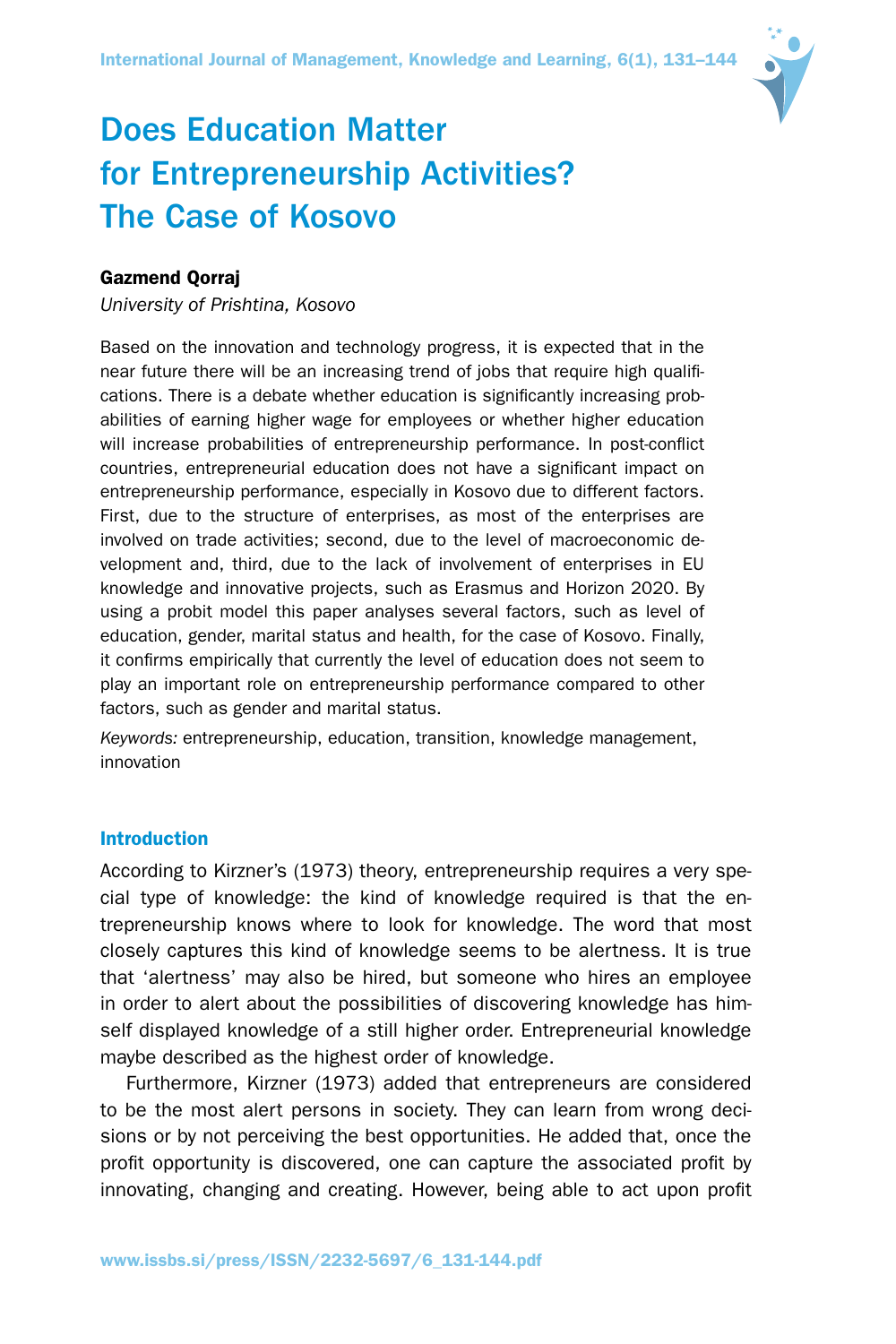opportunities adequately requires additional qualities such as creativeness and leadership (Kirzner, 1973).

In their analysis, Klein and Cook (2005) found that Shultz conceives entrepreneurial ability as a form of human capital. This ability can be increased through education, training experience, health care, etc. In addition, with regard to education, Schultz (1971) pointed out that education is an investment in knowledge and, as a consequence, it increases labour productivity.

The first studies to investigate the economic effects of knowledge investments revealed the positive influence of human capital on growth for individuals, firms and nations (Schultz, 1971). In their seminal works, Becker (1975) and Schultz (1969) stress that human resources are a major production factor and therefore contribute in large proportion to the increase in productivity. Empirical testing of the endogenous growth theory showed that economies with higher percentages of well-educated employees were those that exhibited higher rates of growth (Schultz, 1993).

Modern economic theories differ in three ways compared to the classical, neoclassical and Austrian theories described above. First, individuals do not have to be entrepreneurs if this does not offer them the greatest expected utility, which means they will be based on utility maximisation. The second issue is that, before entering into entrepreneurship, entrepreneurs face the occupational choice as a continuous process. Some economists inspired by these conceptual differences therefore rekindled the idea of a specific entrepreneurial activity and started looking for an indicator of abilities in human capital general education and experience (Calvo & Wellisz, 1980; Lucas, 1978).

In this paper the impact of individual factors on entrepreneurship activities in transition countries such as Kosovo is analysed as a specific environment that experienced long-term political and socio economic challenges, such as unemployment, educational defies, low managerial experience and other crucial factors for entrepreneurship growth.

# Literature Review

In his model, Lucas assumed a closed economy with homogenous capital, and a workforce that is homogenous with respect to productivity in paid employment, but heterogeneous regarding managerial ability in entrepreneurship. He took into consideration wage experience and education as factors that affect entrepreneurial abilities. He believes that incentives to become an entrepreneur are the strongest for individuals who have accumulated managerial talent through work experience and education. Regarding outputs or rewards, Lucas pointed out in his model that wages are similar for all workers regardless of their entrepreneurial ability, but, on the con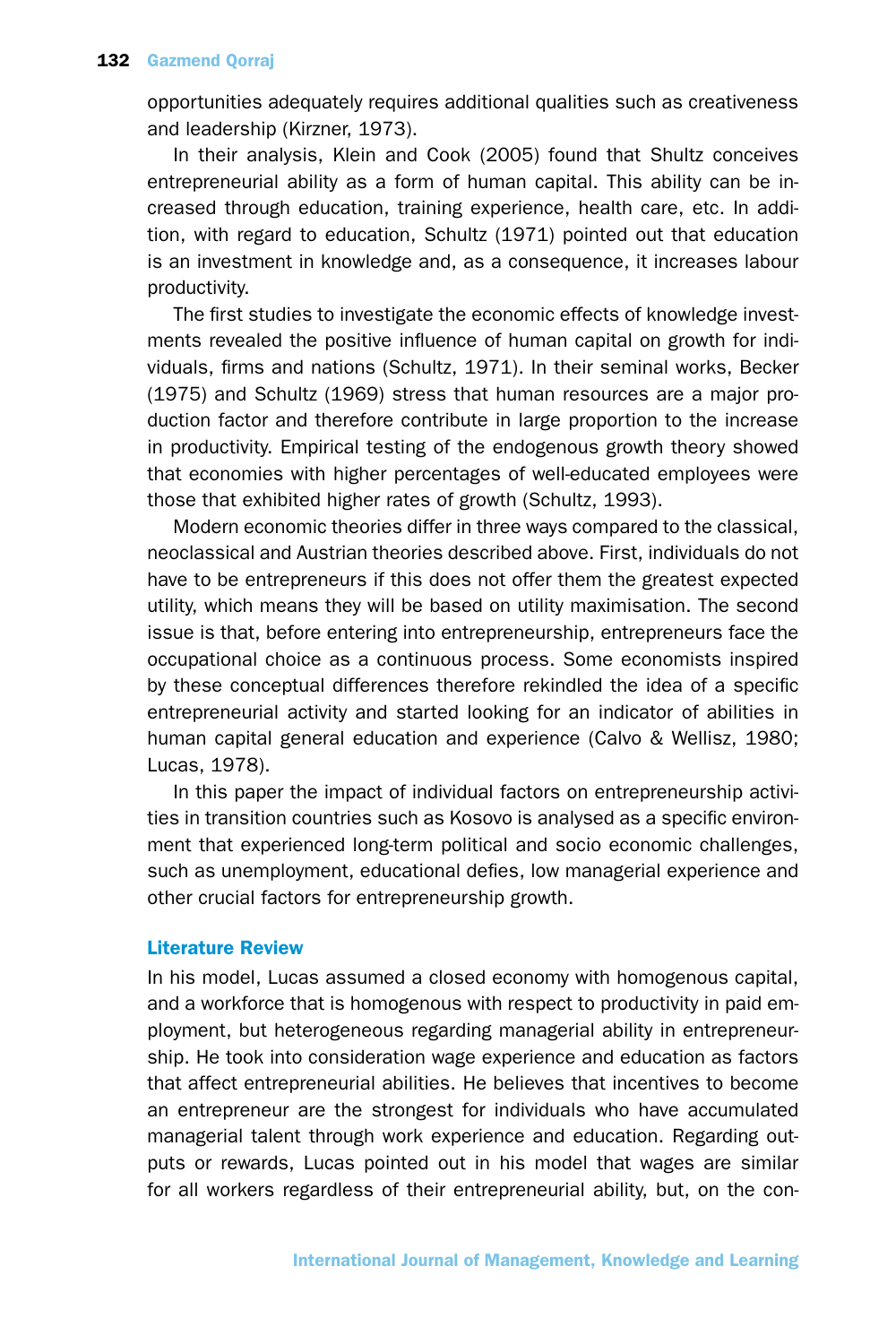trary, rewards for entrepreneurship are based on individual entrepreneurial ability. Thus, greater ability translates into higher outputs. Lucas also introduced into his model the concept of marginal entrepreneur. A marginal entrepreneur is indifferent to becoming an entrepreneur or being an employee. An individual with greater ability than a marginal entrepreneur enters into entrepreneurship, while the others with a lower ability become workers.

The model by Calvo and Wellisz (1980) further develops the Lucas model and introduces technological change, which affects the age and human capital expected from an entrepreneur. According to Calvo and Wellisz (1980), the returns to employment and entrepreneurship given a level of entrepreneurial ability are known *ex-ante.* This assumption was not supported by Card (1999), who in his empirical studies reported that individuals seem to be choosing between the expected returns from either profession choice and not from a given wage or profit equation. Mainly based on Calvos' model, a higher accumulated level on education should increase the probability of an individual engaging in entrepreneurial activity. In the model of Calvo and Wellisz (1980), the individual should possess an ability regarding productivity-enhancing technological information. An individual's output is assumed to grow through time given the stock of knowledge. Thus the greater the individual's learning ability or the faster the individual learns, the more they produce. According to Parker (2004), Calvo and Wellisz (1980) showed that in a steady-state equilibrium the greater the growth rate in the total stock of knowledge and, therefore in the potential output, the more able the marginal entrepreneur is. Hence, given a fixed distribution of ability, the smaller is the number of entrepreneurs and the larger is the average firm size. Making ability two-dimensional, individuals are characterised by youth and ability. Calvo and Wellisz (1980) also reported that faster technological progress leads to an equilibrium outcome where older, less able entrepreneurs are replaced by younger and inherently more able entrepreneurs. This result reported by Calvo and Wellisz (1980) provides a rationale for Lucas' prediction of ever-declining entrepreneurship and ever-increasing average firm size. The Calvo and Wellisz (1980) model is *ad hoc* and partial equilibrium in nature, and ideally a general equilibrium analysis of both occupations is needed to fully understand the impact of technological change on entrepreneurship. Generally, this model assumes that heterogeneous abilities generate heterogeneous returns only in entrepreneurship, while returns in paid-employment are assumed to be invariant to ability. Furthermore, Calvo and Wellisz (1980) conclude that age and education should be determining characteristics of entrepreneurs and wage experience should be lees important. He assumes that an analysis of entrepreneurs and non-entrepreneurs should show that the group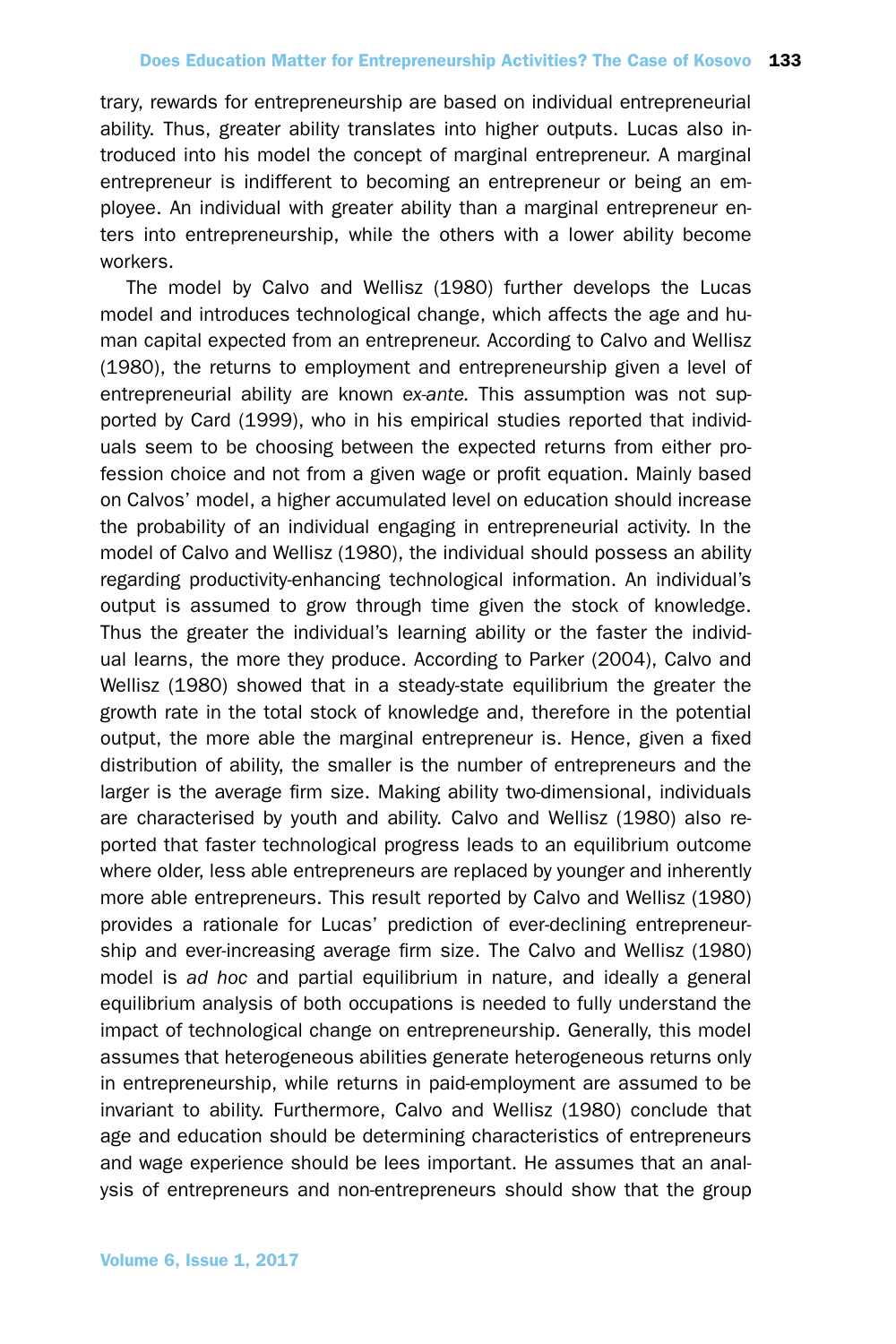## 134 Gazmend Qorraj

of entrepreneurs should possess a high level of education, high risk and less experience. Bae (2014) extended the analysis on the impact of entrepreneurship education on entrepreneurship intensions followed by Martin, McNally, and Kay (2013), who found a statistically significant relationship between entrepreneurship education and human capital outcomes respectively, and a positive correlation between entrepreneurship education and entrepreneurial intentions. Further literature evaluates the impact of entrepreneurship education on curricula activities analyzed by Jones, Maas, and Newbery (2017).

# The Impact of Education, Gender, Age, Marital and Health Status on Entrepreneurship Activities

In this part, the paper describes the role of specific factors such as: education, gender, marital status and health on entrepreneurship performance by exploring different theories and approaches. There is different evidence describing the role of the above mentioned factors in entrepreneurship activities. These factors, such as individual and psychological, sociological and institutional factors, are analysed by different authors (Djankov, Qian Roland, & Zhuravskaya, 2005, 2006a, 2006b) along with financial constraints and labour market experience (Demirgüç-Kunt, Klapper, & Panos, 2008).

# *Education*

There is evidence that education improves individuals' future earning and overall success (Angrist & Krueger, 1999). On the one hand, more educated people are better informed about business opportunities and might select occupations in which entrepreneurship is more common. On the other hand, the skills needed for entrepreneurship are different from those provided by formal education. They are generally regarded as relatively original persons who may have learned their business skills without too much formal education. There is some evidence suggesting that for highly educated people wage-based work tends to be a more attractive choice compared to selfemployment. According to Lucas (1978), highly educated people earn more as employees than they would if they employed themselves. According to Bloodgood, Sapienza, and Almeida (1996), entrepreneurs provide a variety of tangible and intangible resources to an organisation. These include several types of human capital, management know-how and the ability to acquire financial capital (Cooper, Gimeon-Gascon, & Woo, 1994). Also, if education is seen as a screening device, then entrepreneurs have fewer incentives to acquire formal education.

Empirically, however, most studies have found positive effects of education on self-employment. In general, a higher education of self-employed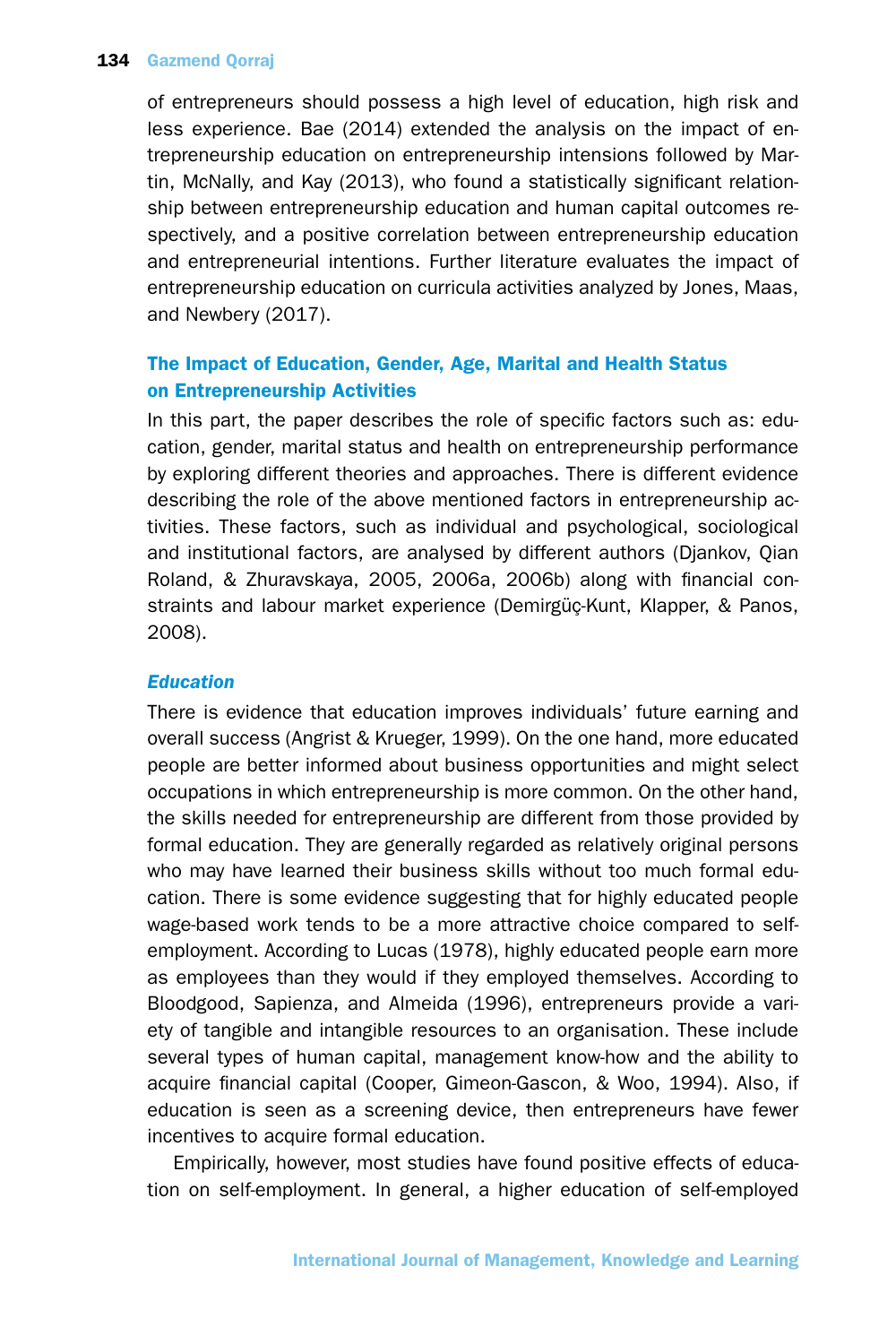people should improve the growth opportunities of their firms because higher education improves the ability to comprehend market prospects, better exploits market demand, enhances the awareness of risk and improves adaptability in changing circumstances. Pekkalas and Kangasharju (2001) analysed the success of the self-employed and their firms in a period of economic downturn (1990–1992) in Finland and reported that in an economic downturn a higher level of education raises the probability of survival. The impact of education on self-employment depends on the industry in which someone is self-employed. Bates (1995) found significant and positive effects of education on the probability of commencing self-employment in skilled services, significant negative effects on the probability of commencing self-employment in construction and insignificant effects on the probability of commencing self-employment in wholesale and manufacturing activities. In 2002, Lazear proposed a 'jack-of-all-trades' model of entrepreneurship, suggesting that individuals with a wide variety of skills are more likely to become entrepreneurs, while those who specialise are likely to pursue wage-based work.

A UNDP survey for Kosovo (United Nations Development Programme 2005) reported that the education system in Kosovo does not offer proper knowledge and skills to young generations in order to prepare them in line with market economy requirements. They proposed that vocational education and training could help young generations adapt to the labour market. Based on this report, expectations are low that education will be a significant factor in supporting entrepreneurship and self-employment activities in Kosovo.

#### *Gender*

Gender differences concerning entrepreneurial characteristics have received considerable attention in recent years (Buttner, 1993). This attention is due to gender discrimination that puts women in a disadvantageous position, thereby creating a gap in the supply of entrepreneurs (Fisher, Reuber, & Dyke, 1993). By analysing self-employment in Bosnia and Herzegovina, Demirgüç-Kunt et al. (2008) found that gender determines entry into self-employment. Men are more likely to commence entrepreneurship activity than women. Bellu (1993), as well as Chagnati and Parasuramman (1996), suggest that there are few differences between male and female entrepreneurs.

In terms of the psychological traits associated with entrepreneurial performance and success, researchers have obtained mixed results. Master and Meier (1988) found no difference between a sample of male and female entrepreneurs in their risk-taking propensity. On the contrary, Sexton and Bowman-Upton (1990) reported that females score lower on traits re-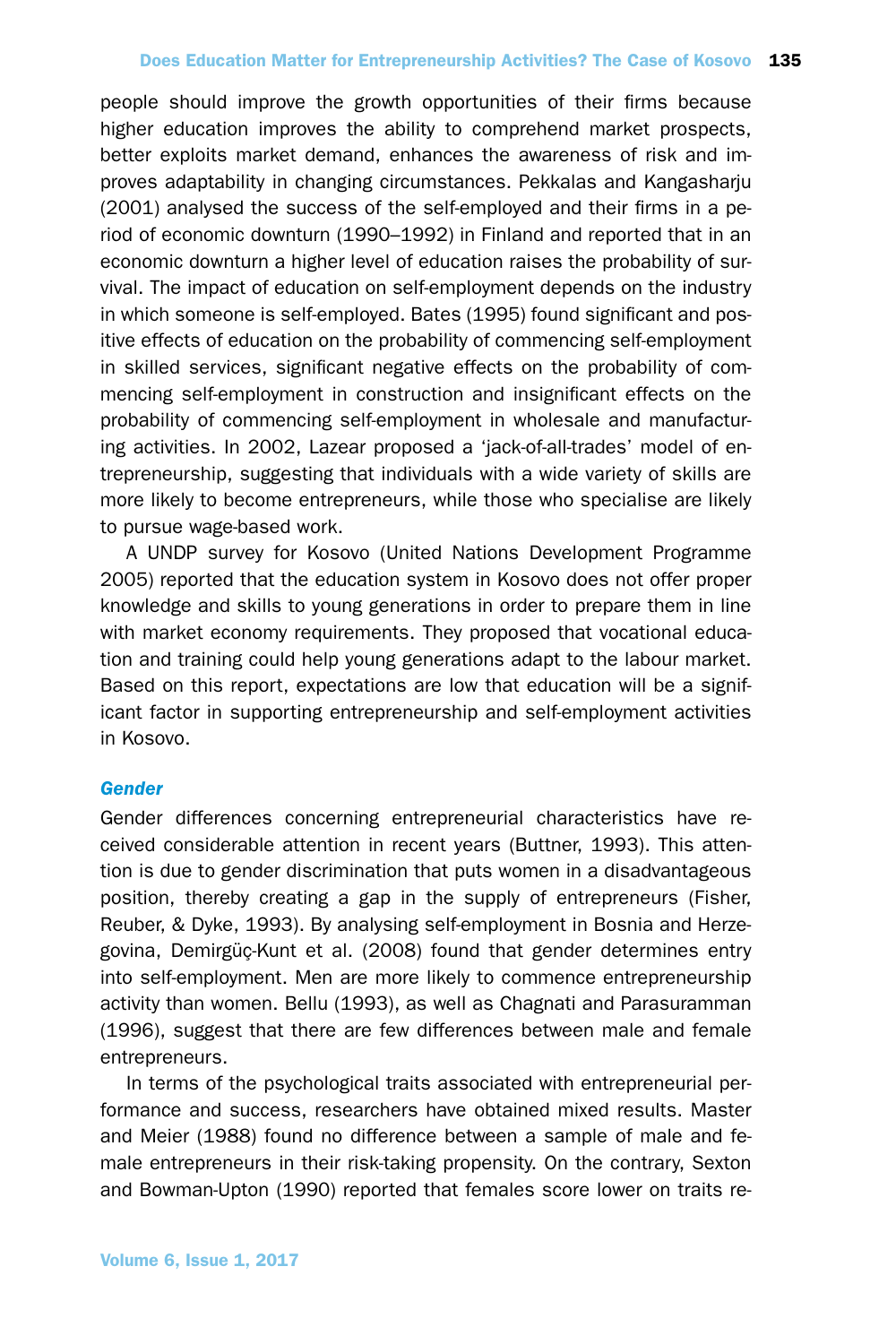## 136 Gazmend Qorraj

lated to energy level and risk-taking and higher on traits related to autonomy and change represented by exceptions. Mathews and Moser (1995) found that males showed a higher level of interest than females in small businesses ownership. Scherer, Brodzinski, and Wiebe (1990) also found that males have a stronger preference for entrepreneurship than females.

# *Age and Experience*

It is generally argued that older and more experienced people are more likely to become self-employed. Namely, older people have had time to build networks and have been learning long enough about the business environment so that can more easily identify profitable opportunities in entrepreneurship (Calvo & Wellisz, 1980). Further, older people are more experienced and possess more of the human and physical capital requirements needed for entrepreneurship (Lucas, 1978). Lucas also pointed out the role of the capital that older people have accumulated over the years and that can be used to set up a business and overcome financial constraints. Since entrepreneurs possess greater control over the amount and pace of their work, entrepreneurship is probably better suited to older people. On the other side, entrepreneurs are less risk-adverse people and need to work longer hours, which, according to Miller's (1984) 'job shopping' theory, suit younger workers better. Empirical studies usually find a concave relationship between the occurrence of self-employment and age and experience. Cowling (2000) and Global Entrepreneurship Monitor (2002) found that selfemployment is concentrated among individuals mid-career aged between 35 and 44 years. Most econometric studies have found a significant positive relationship between age and self-employment. In their studies in the USA, van Praag and van Ophem (1995) found that for older people the opportunity to become an entrepreneur was significantly greater compared to younger people. Blanchflower, Oswald, and Stutzer (2001) supported these results with a finding that the actual number of those choosing self-employment increases with age.

# *Marital Status*

Spouses and other family members can provide cheap labour and assistance. They can also provide emotional support, are more trustworthy workers and are less likely to shirk (Borjas, 1986). Based on the argument above, one might expect a positive relationship between marital status and self-employment. However, people who are married with children are generally less likely to take a risk and hence less suited to commence self-employment. Cross-sectional econometric evidence reveals that selfemployed people are significantly more likely to have been married with dependent children (Devine, 1994; Cowling & Taylor, 2001).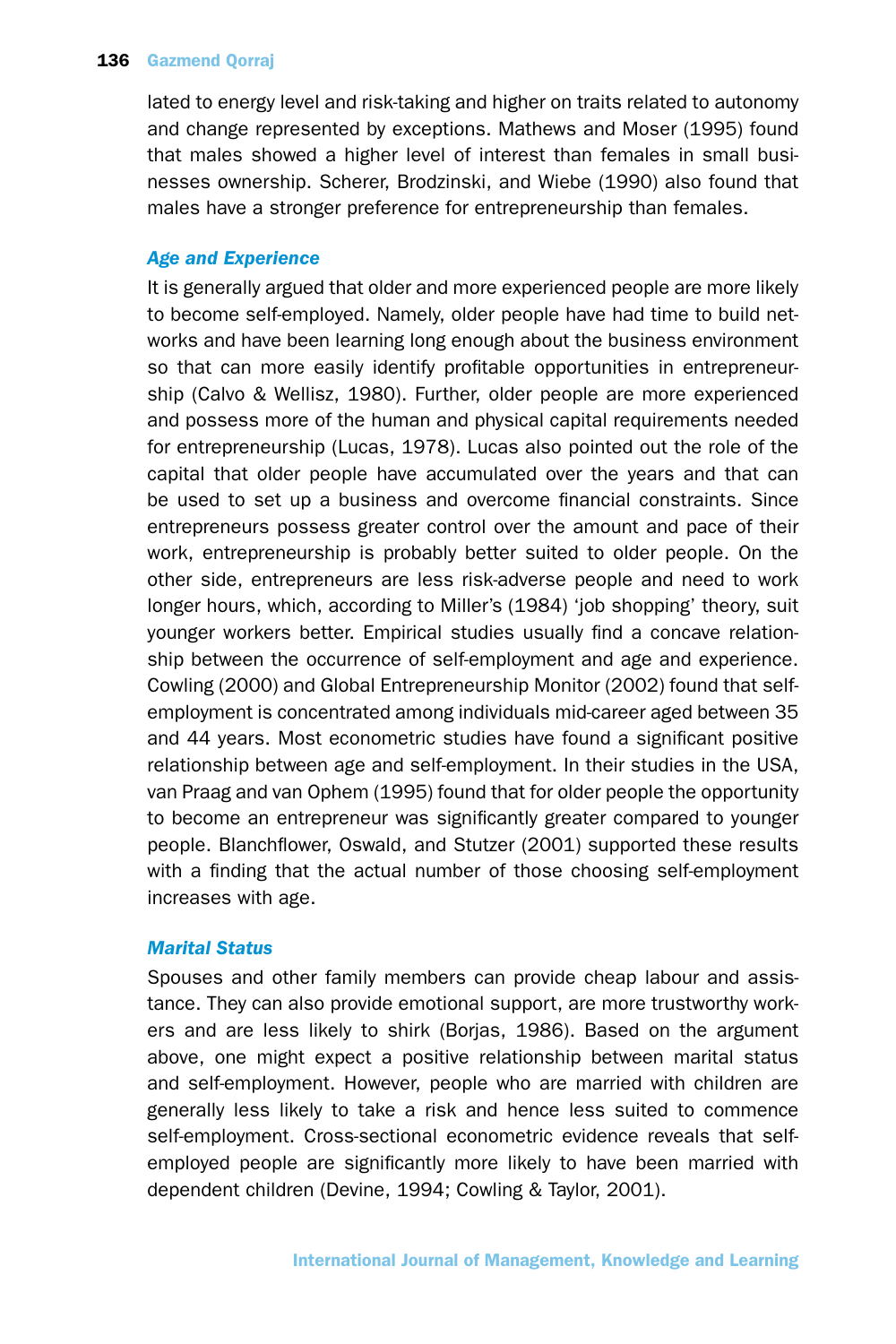#### *Health Status*

The relationship between self-employment and health is ambiguous. On the one hand, entrepreneurship is generally associated with greater flexibility and so is more suited to less healthy people. On the other hand, work hours and stress are on average greater for the self-employed and so they are less suited to people with poor health. Also, employees generally receive health cover while the self-employed must provide their own. According to Curran and Burrows (1989), evidence from the UK suggests that self-employed men have slightly better health than male employees, while self-employed females are less healthy than their employee counterparts. On the contrary, American studies such as that by Fredland and Little (1981) showed that mature American self-employed workers have significantly poorer health than employees. The evidence based on a probit analysis is hence mixed.

## The Impact of Education on Entrepreneurship Development in the EU

According to the European Commission (2011), in 2000 around 22% of the jobs required higher qualifications and higher education, while 29% of the jobs required lower qualifications. Based on these projections, there will be a changing trend: by 2020, around 35% of the jobs will require higher qualifications.

The high-tech sector, i.e. sectors with a large proportion of high-skilled jobs, represented 5.5% of total employment and about 8% of EU's GDP in 2009. The sector has grown much more rapidly than the rest of economy (4.1% versus 1.8%) and it has created 1.4 million jobs between 1995 and 2009. This is particularly the case for high-tech services such as telecommunications, computer services and research & development. With regard to the comparison of EU, US and other countries, currently in the EU, only about one person in three aged 25–34 has completed a university degree, compared to well above 50% in Japan and more than 40% in the US. Canada, Australia and South Korea all do better than the EU. About 80 million people in the EU have only low or basic skills. More access to training could help reduce this, but actual participation is stagnating. Participation is highest for the youngest, the most educated and the employed, and is thus lowest amongst groups needing training the most. Beside the internal factors such as education and qualifications the external characteristics are very crucial for the entrepreneurship development, therefore, entrepreneurs in many EU member States still face important barriers, such as regulatory and administrative capacity, administrative burden for start-ups and barriers to competition, that slow economic growth. The Small Business Act for Europe (Commission of the European Communities, 2008) as a framework for entrepreneurship development is monitoring the policy environment for the SMEs in the EU but also in Western Balkan countries. EU SMEs still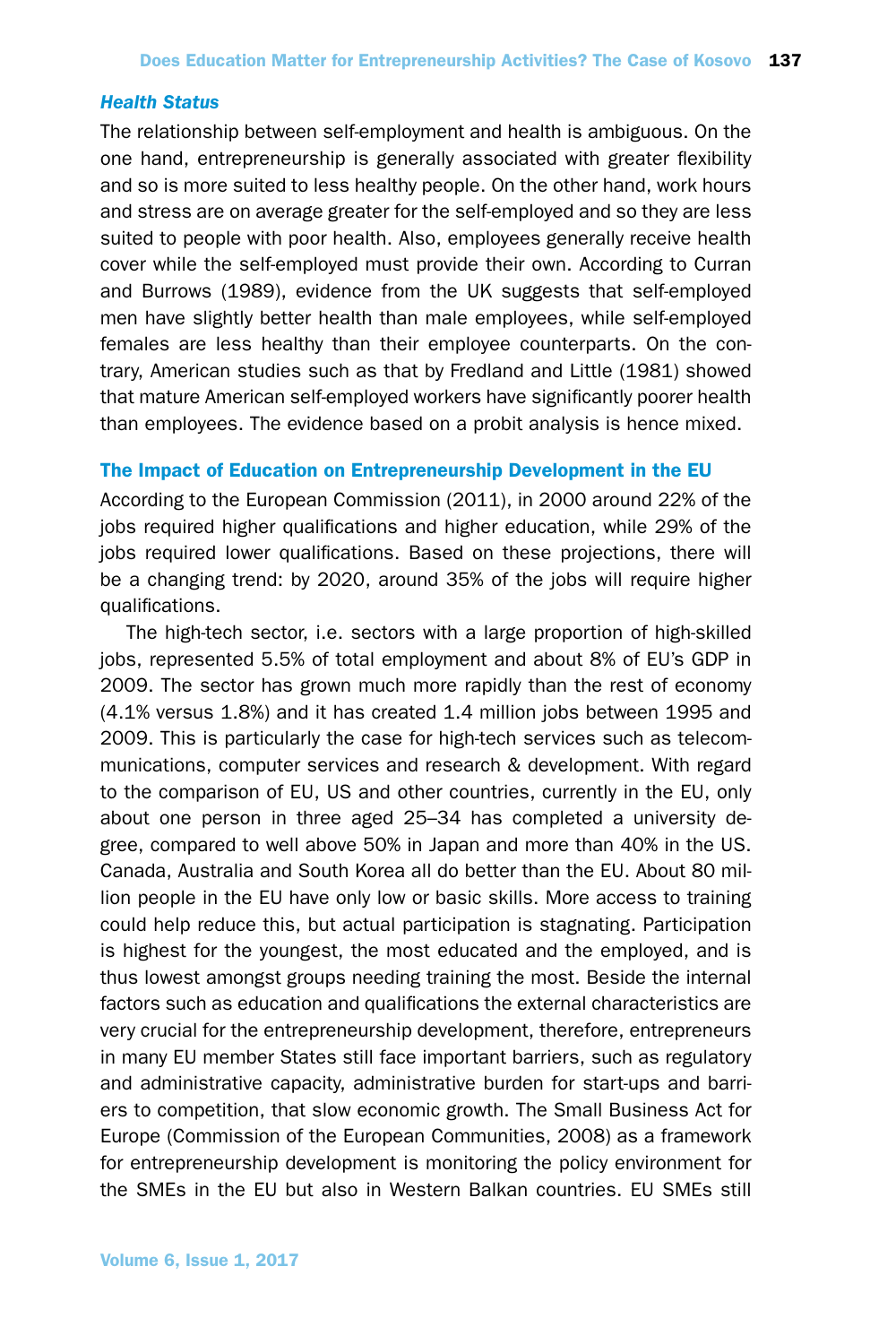face market failures undermining the conditions in which they operate and compete with other players in areas like finance (especially venture capital), research, innovation and the environment. For example, about 21% of SMEs indicate that accessing finance is a problem and in many EU countries the percentage is much higher for micro-enterprises. Also, fewer European SMEs innovate successfully when compared to large businesses. The situation is worsened by structural difficulties such as the lack of management and technical skills, and remaining rigidities in labor markets at national level.

According to the Small Business Act for Europe (Commission of the European Communities, 2008) the EU countries should promote innovative and entrepreneurial mindsets among young people by introducing entrepreneurship as a key competence in school curricula, particularly in general secondary education. It should ensure that it is correctly reflected in teaching materials and that the importance of entrepreneurship is correctly reflected in teacher training and in step-up cooperation with the business community in order to develop systematic strategies for entrepreneurship education at all levels. It should also ensure that taxation does not unduly hamper the transfer of businesses put in place schemes for matching transferable businesses with potential new owners provide mentoring and support for business transfers provide mentoring and support for female entrepreneurs provide mentoring and support for immigrants who wish to become entrepreneurs.

# Methodology

The empirical analysis consists as follows: first, descriptive statistics are used. In the second part of the empirical analysis, regression analyses, such as Probit analyses, are used. According to Johnston and DiNardo (1997), a probit model has a 'behavioural interpretation' that is instructive and often analytically convenient.

According to Greene (2003), logit and probit models should always be used instead of regression techniques when the dependent variable is binary. Probit models are used to explain the selection into survival in entrepreneurship. Based on that (*y*) might be the outcome; whether an individual decides to be an entrepreneur or an employee, or whether an entrepreneur survives in entrepreneurship or exits the sector. On the contrary, (*x*) would be vector covariates such as personal characteristics or institutional characteristics etc.

With regard to empirical analysis, a questionnaire is employed comprising a random sample of 100 respondents, entrepreneurs in Kosovo, in order to measure the impact of education, gender, marital status, and health on entrepreneurship. Cross-sectional data is used in order to examine the de-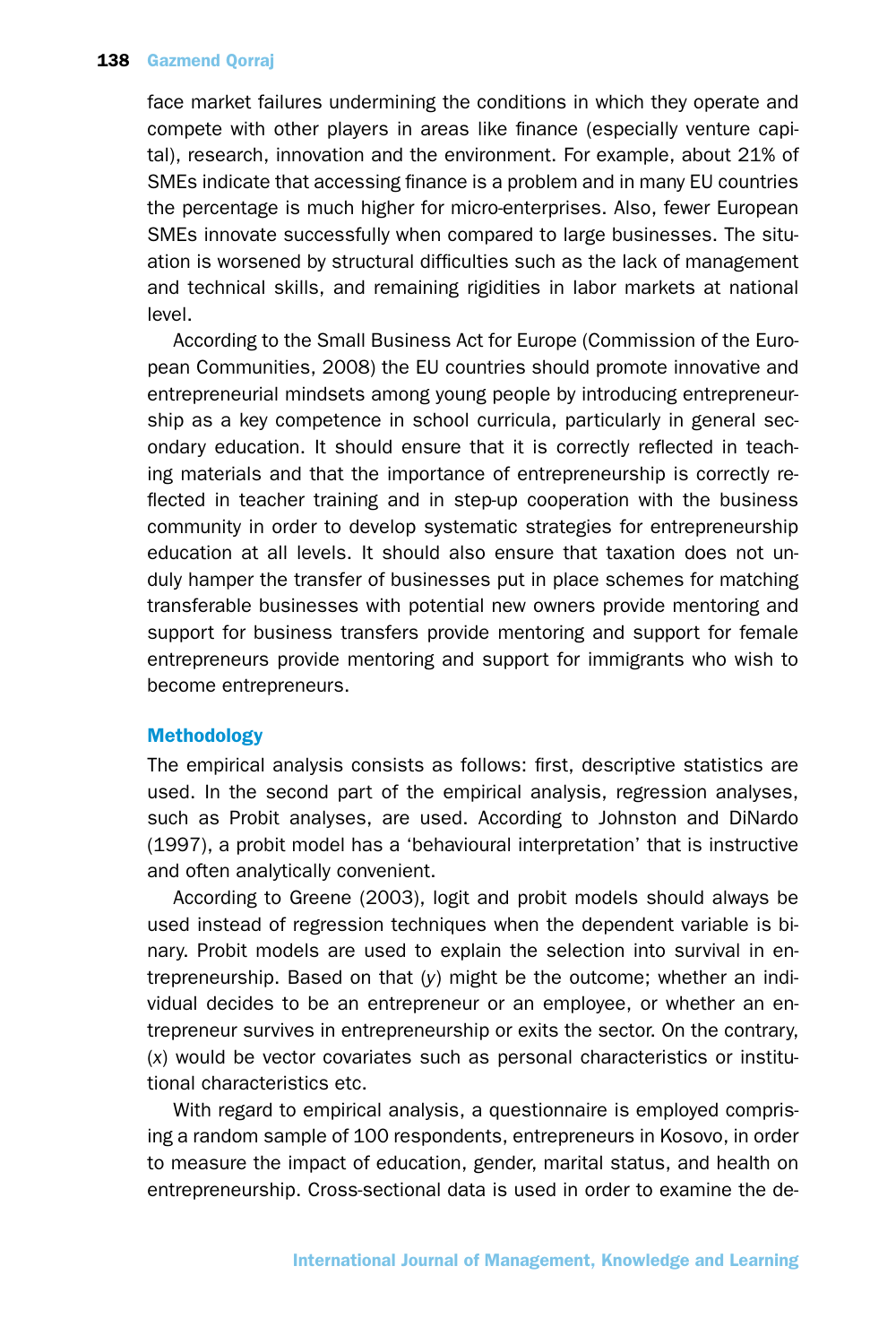| Variables                                | Entrepreneurs |       | <i>p</i> -value test Significance |
|------------------------------------------|---------------|-------|-----------------------------------|
| Age                                      | 40.0          | 0.000 | ***                               |
| Male $(\%)$                              | 92.5          | 0.000 | ***                               |
| Married (%)                              | 91.0          | 0.000 | ***                               |
| Education (number of years of education) | 8.1           | 0.760 |                                   |
| Health (good or very good health)        | 72.3          | 0.000 | ***                               |

Table 1 Age, Gender, Marital Status, Education and Health Characteristics

Notes \*\*\**p* < 0.001

#### Table 2 Individual Characteristics

| Individual characteristics | Probit             |
|----------------------------|--------------------|
| Age                        | $0.322$ [0.143]    |
| Male                       | $0.361$ [0.051]*** |
| Health                     | $0.026$ [0.054]    |
| Married                    | $0.232$ [0.052]*** |
| Education                  | $0.005$ [0.060]    |
|                            |                    |

Notes \*\*\**p* < 0.001

terminants of entrepreneurs. The important methodological issues in this research are the design of the questionnaire, the sampling frame and the data collection process.

The individual characteristics are proxied by age, marital status, gender, education and health. This paper briefly describes each of them. Age: denotes the year of birth of a respondent. Marital status: the variable has a value of 1 if a respondent is married, otherwise it equals 0. Gender: if a respondent is male, the variable equals 1, otherwise its equals 0. Education: the variable is equal to the logarithm of the number of years of education. Health: the variable equals 1 if a respondent evaluates his/her health situation as very good and good, otherwise it equals 0.

In addition, Table 2 describes the similar characteristics of entrepreneur's respectively individual characteristics by using probit analysis in order to compare them as well as to confirm the results of descriptive statistics.

According to the KOSME analysis and statistics, Table 3 represents the structure of enterprises in Kosovo according to the sectors and number of enterprises, and therefore the insolvent of enterprises in different sectors of the economy (Kosova SME Promotion Program 2014).

#### Interpretation of the Results

From Table 1, the paper summarises that, with regard to gender in Kosovo, entrepreneurs are mostly men, aged around forty years, and married. On average, they have had almost 10 years of education and are in relatively good health. The paper extends the analyses by using a Probit analysis in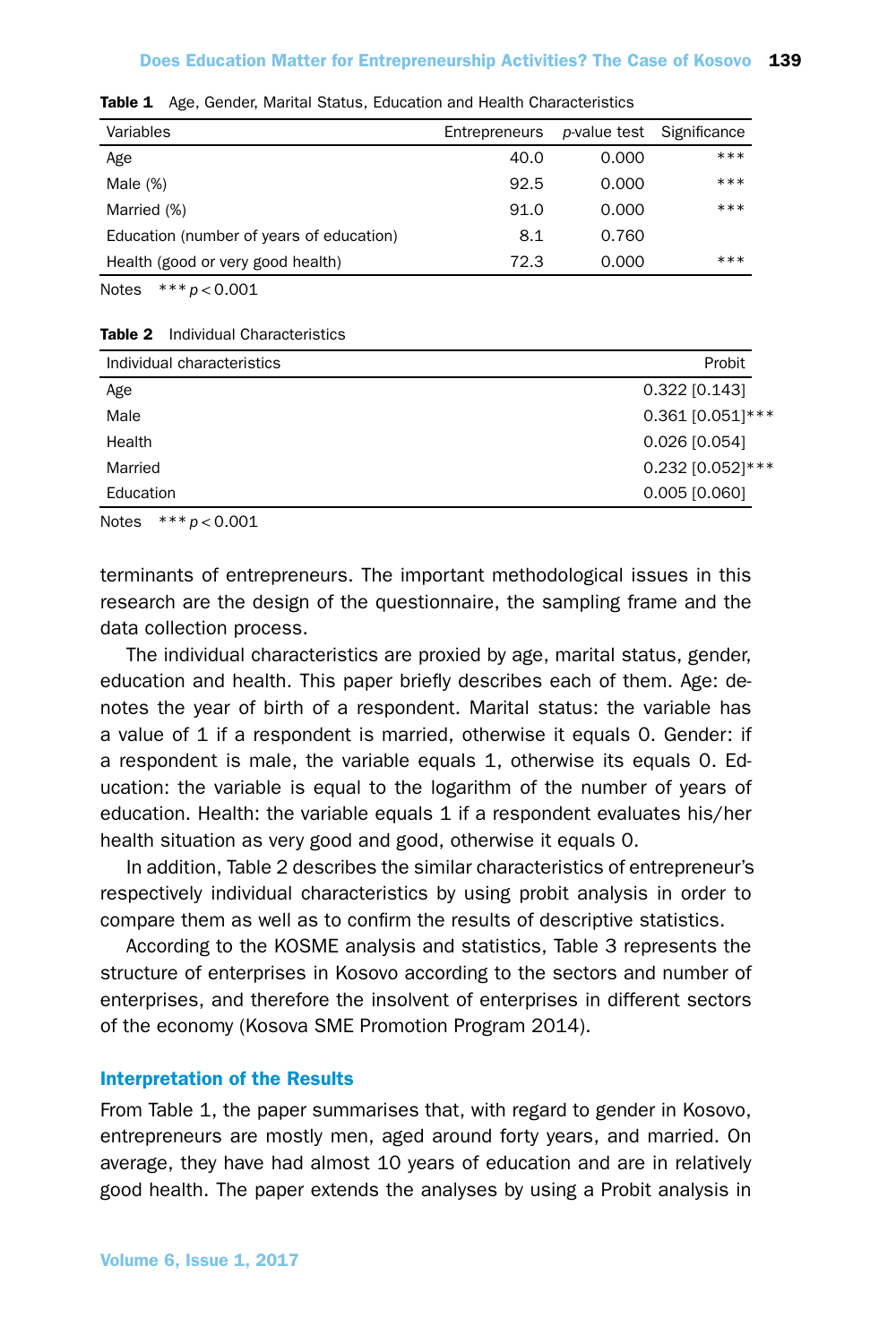## 140 Gazmend Qorraj

| <b>Economic Sectors</b> | Number | Percentage |
|-------------------------|--------|------------|
| Production              | 4,825  | 10.5       |
| Construction            | 3,289  | 7.1        |
| Trade                   | 19,672 | 42.7       |
| Transport               | 2,602  | 5.7        |
| Accommodation           | 3,499  | 7.6        |
| Services                | 4,716  | 10.2       |
| Personal services       | 4,376  | 9.5        |
| Other sectors           | 3,053  | 6.6        |
| Total                   | 46,032 | 100.0      |

#### Table 3 Enterprises According to the Economic Sectors in Kosovo

Notes Adapted from Kosova SME Promotion Program (2014).

order to confirm the previous results, therefore entrepreneurs from Kosovo have a higher probability of being married men and more optimistic (happy). Furthermore, with regard to the analyzed factors such as education, gender, age and marital status, the paper can conclude the following:

The education system in Kosovo does not offer adequate knowledge and skills in order to adopt them in line with labour market and entrepreneurship challenges. With regard to marital status in Kosovo, families take care of their children and young adults not only because of tradition but also due to economic dependence. This factor could motivate or push parents in Kosovo to intensify their entrepreneurship activities due to financial responsibility for their children.

Based on this evidence, it seems that females in Kosovo have a weaker preference for entrepreneurship activities than males due to the extreme business environment, lack of financial support and unfair competition. According to age, the new generations are transferring from school to the labour market. In Kosovo, it is very difficult to successfully achieve good performance due to the lack of practical skills offered by school programmes. Therefore, adequate experience or human capital is needed to induce and intensify entrepreneurship.

Furthermore, the structure of the enterprises in Kosovo explains why education is not a significant factor for entrepreneurship activities: taking into consideration that most of the enterprises are involved on trade (around 42.7%), construction and accommodation (around 15%), these sectors engage low educational background of entrepreneurs and employees. Only around 20% of entrepreneurs are involved on services and production activities. These sectors are expected to possess higher profile of educational background and specific knowledge of entrepreneurs. According to the Small Act Business report, the main challenges for the Western Balkan countries are revealed by the relatively small size of SMEs and their lack of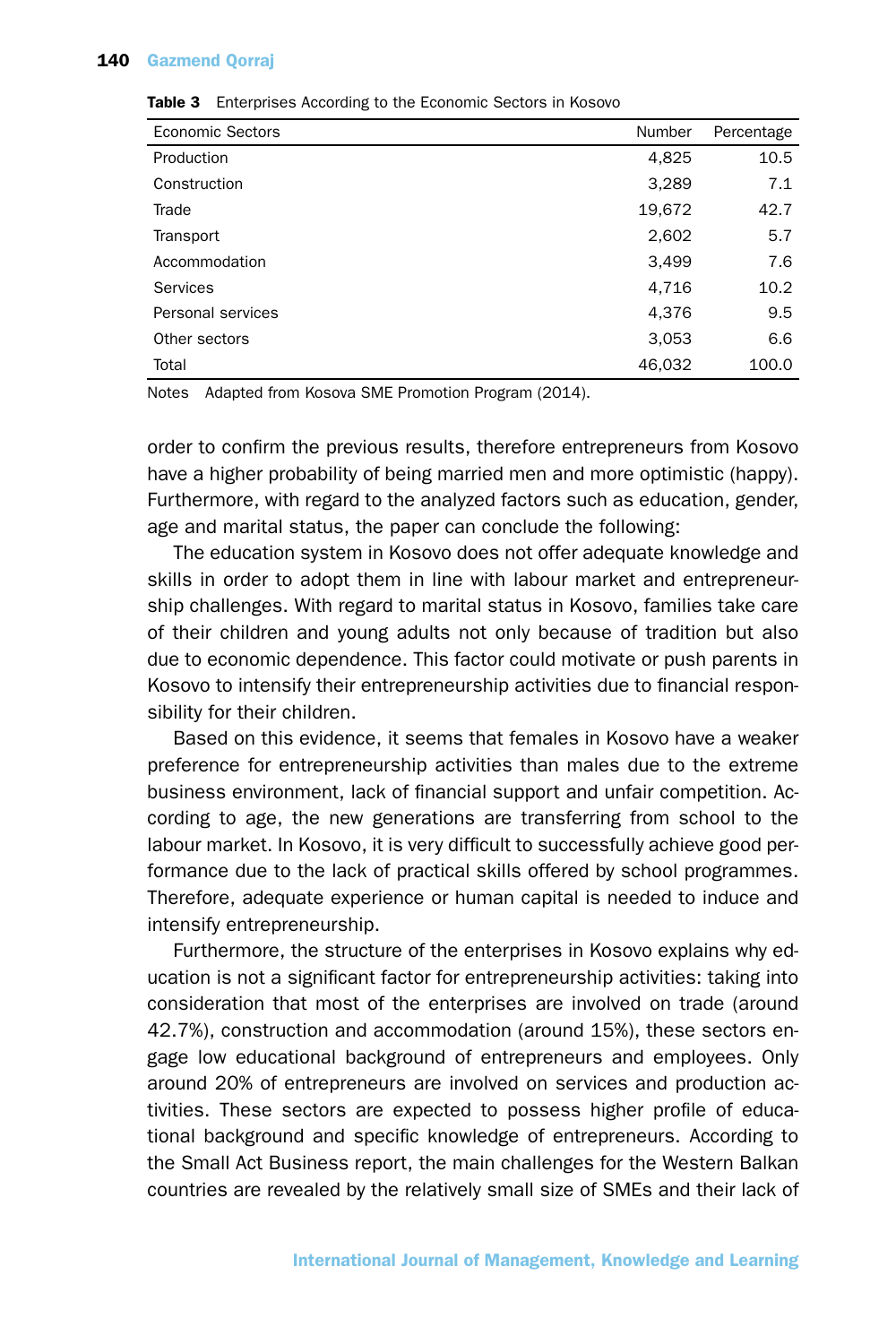innovation and internationalization. Therefore enterprises tend to be local market-oriented.

# **Conclusions**

Entrepreneurship development can contribute to increasing competitiveness, attracting foreign direct investments, as well as increasing employment and economic prosperity. Trade liberalization and regional integration gives access to larger markets for Kosovo enterprises but, at the same time, the EU market requires high level of services. Therefore Kosovo entrepreneurs lack a high level of education and knowledge.

The main conclusion of this paper is that entrepreneurs in Kosovo differ from other countries, as Kosovo is a region that in the last few decades has experienced adverse political and socio-economic conditions and has been unable to achieve substantial development. In this environment, entrepreneurship has not proceeded in a growth-oriented approach. As a consequence, Kosovo entrepreneurs could be accepted as predominantly tradeoriented, ready to take local market advantages, engaged in the trade sector and less engaged in small production activities and EU markets. They could be accepted as necessity entrepreneurs ready to perceive profit opportunities – the Kirzner-type of entrepreneur.

Kosovo entrepreneurs use redistribution effects of the local economy, are ready to undertake risk and new ventures, but are less prepared to compete at the international level. The Kosovar entrepreneur is an imitator rather than an innovator.

Taking into consideration the current level of education and its low impact on entrepreneurship, vocational education and training could help young generations adapt to the labour market and entrepreneurship activities.

Considering these factors, but also future challenges and opportunities such as engagement on regional and EU market, involvement on EU projects requires an increase in the educational and knowledge background of Kosovo entrepreneurs in order to adapt to a 'creative destruction' of the global market.

#### **References**

- Angrist, J., & Krueger, A. (1999). *Empirical strategies in labour economics: Handbook of labour economics.* Amsterdam, The Netherlands: Elsevier.
- Bates, T. (1995). Self-employment entry across industry groups. *Journal of Business Venturing, 10,* 143–156.
- Bae, T. J. (2014). The relationship between entrepreneurship education and entrepreneurship intensions: A meta analytic review. Entrepreneurship: *Theory and Practice, 38*(2), 217–254.
- Becker, G. S. (1975). *Human capital* (2nd ed.). Chicago, IL: University of Chicago Press.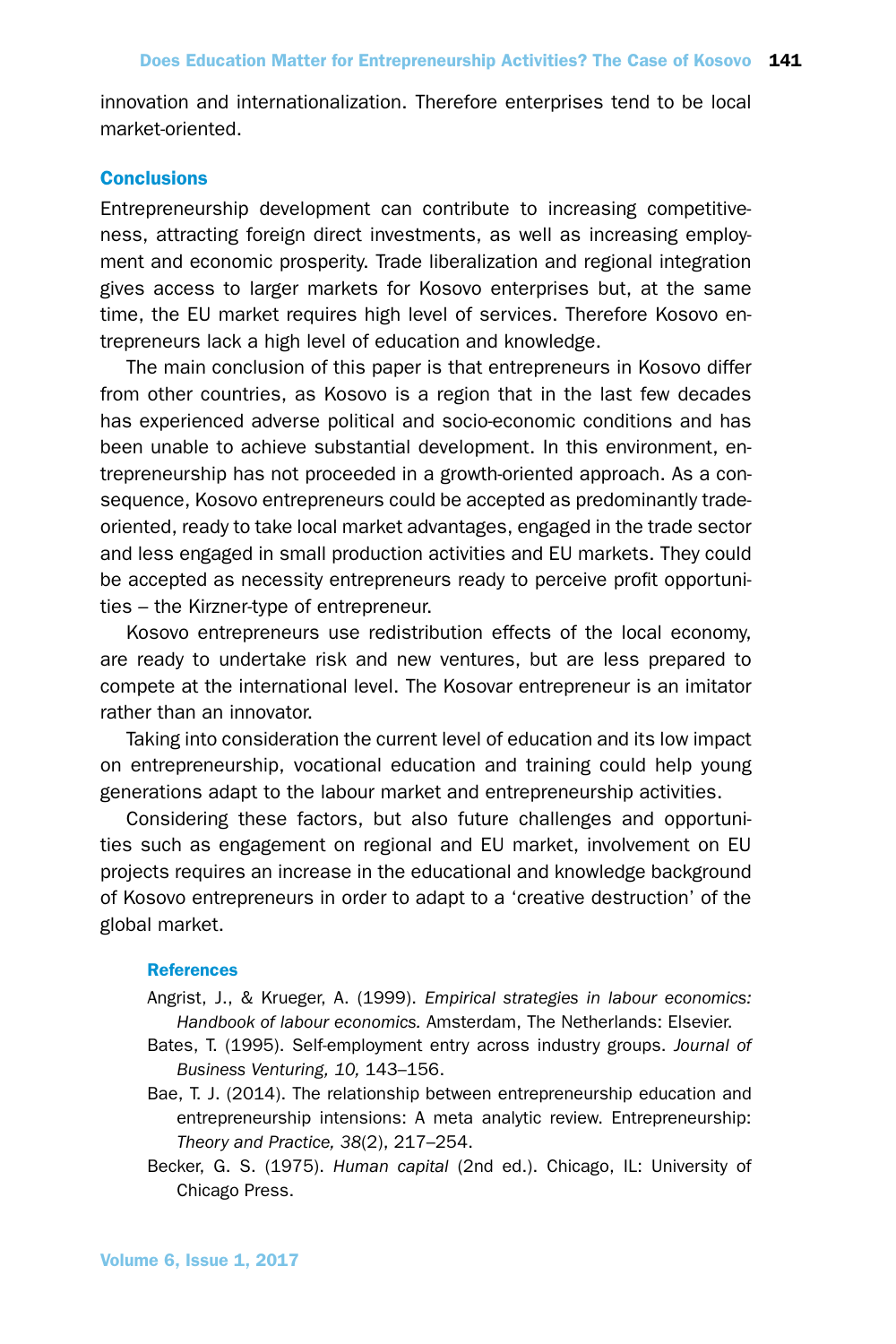- Bellu, R. (1993). Task role motivation and attributional styles as predictors of entrepreneurial performance: Female sample findings. *Entrepreneurship and Regional Development, 5*(4) 331–344.
- Blanchflower, D., Oswald, A., & Stutzer, A. (2001). Latent entrepreneurship across nations. *European Economic Review, 45,* 680–691.
- Bloodgood, J. M., Sapienza, H. J., & Almeida, J. G. (1996). The internationalization of new-high potential US ventures. *Entrepreneurship Theory and Practice, 20*(4), 61–76.
- Borjas, G. J. (1986). The self-employment experience of emigrants. *Journal of Human Resources, 21,* 485–506.
- Buttner, E. H. (1993). Examining female entrepreneurs and management style. *Journal of Business Ethics, 29,* 253–269.
- Calvo, G., & Wellisz, S. (1980). Technology, entrepreneurs, and firm size. *Quarterly Journal of Economics, 11,* 407–441.
- Card, D. (1999). The causal effect of education on earnings. In O. Ashenfelter, & D. Card (Ed.), *Handbook of labor economics* (vol. 5, pp. 1801–1863). New York, NY: North-Holland.
- Chagnati, R., & Parasuraman, R. (1997). A study of impacts of gender on business performance and management patterns in small business. *Entrepreneurship Theory and Practice, 21,* 73–75.
- Commission of the European Communities. (2008). *'Think Small First:' A 'Small Business Act' for Europe* (COM(2008) 394 final). Brussels, Belgium: Commission of the European Communities.
- Cooper, A. C., F. J. Gimeon-Gascon, & Woo, C. Y. (1994). Initial human capital as predictor of new venture performance. *Journal of Business Venturing* 9 (5), 371–395.
- Cowling, M. (2000). Are entrepreneurs different across countries? *Applied Economic Letters, 7*(12), 785–789.
- Cowling, M., & M. Taylor. (2001). Entrepreneurial women and men: Two different species? *Small Business Economics, 16,* 167–175.
- Curran, J., & R. Burrows. (1989). National profiles of the self-employed. *Employment Gazette, 97,* 376–385.
- Djankov, S., Qian, Y., Roland, G., & Zhuravskaya, E. (2005). Who Are Russia's entrepreneurs? *Journal of the European Economic Association, 3*(2/3), 587–597.
- Djankov, S., Qian, Y., Roland, G., & Zhuravskaya, E. (2006a). Entrepreneurship in China and Russia compared. *Journal of European Economic Association,* 4(2/3), 352–365.
- Djankov, S., Qian, Y., Roland, G., & Zhuravskaya, E. (2006b) Who are China's entrepreneurs? *American Economic Review, 96*(2): 348–352.
- Demirgüç-Kunt, A., Klapper, L., & Panos, G. (2008). The origins of self-employment. http://siteresources.worldbank.org/INTFR/Resources/ BosniaFeb07Klapperetal.pdf
- Devine, T. J. (1994). Characteristics of self-employed women in the United States. *Monthly Labour Review, 117,* 20–34.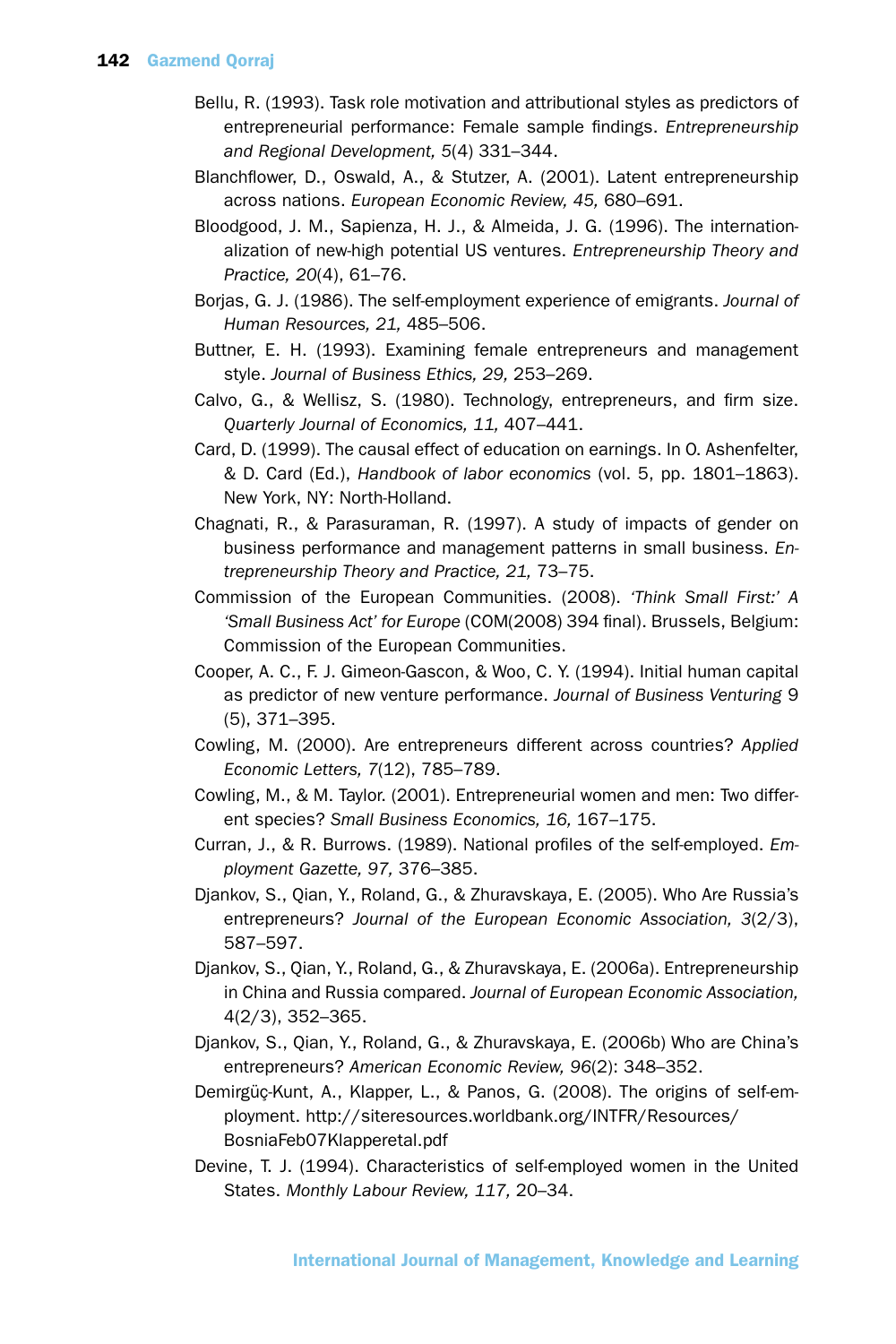- European Commission. (2011). *Background on sources of growth.* Retrieved from http://ec.europa.eu/europe2020/pdf/background\_sources \_european\_council\_oct\_2011\_en.pdf
- Fisher, E., Reuber, R., & Dyke, L. (1993). A theoretical overview and extension of research on sex, gender and entrepreneurship. *Journal of Business Venturing, 8*(2), 151–168.
- Fredland, J., & Little, R. (1981). Self-employed workers: Returns to education and training. *Economics of Education Review, 1*(3), 315–337.
- Global Entrepreneurship Monitor. (2002). *Global Entrepreneurship Monitor: 2002 executive report.* Retrieved from http://www.gemconsortium.org/ report/47101
- Greene, W. H. (2003). *Econometric analysis* (5th ed.). Upper Saddle River, NJ: Prentice-Hall.
- Johnston, J., & DiNardo, J. (1997). *Econometric methods.* New York, NY: McGraw-Hill.
- Jones, P., Maas, G., & Pittaway, L. (2017). New perspectives on entrepreneurship education. In P. Jones, G. Maas, & L. Pittaway (Ed.), *Entrepreneurship Education* (Contemporary Issues in Entrepreneurship Research 7, pp. 1– 13). Bingley, England: Emerald Publishing Limited.
- Kirzner, I. M. (1973). *Competition and entrepreneurship.* Chicago, IL: University of Chicago Press.
- Klein, P., & M. Cook (2005). T.W. Schultz and the human-capital approach to entrepreneurship. *Review of Agricultural Economics, 28*(3), 344–350.
- Kosova SME Promotion Program. (2014). Report on SMEs in Kosovo. Retrieved from http://www.eciks.org/repository/docs/Report\_on\_State\_of \_SMEs\_in\_Kosovo\_2014\_99378\_742587.pdf
- Lazear, E. (2002). *Entrepreneurship* (NBER Working Paper No. 9109). Cambridge, MA: National Bureau of Economic Research.
- Lucas, R. E. (1978). On the size distribution of firms. *Bell Journal of Economics, 9*(2), 508–523.
- Masteir, R., & R. Meier. (1988). Sex differences and risk taking propensity of entrepreneurs. *Journal of Small Business Management, 26*(1), 31–35.
- Martin, B. C., McNally, J. J., & Kay, M. J. (2013). Examining the formation of human capital in entrepreneurship: A meta-analysis of entrepreneurship education outcomes. *Journal of Business Venturing, 28,* 211–224.
- Mathews, C. H., & S. B. Moser. (1995). A longitudinal investigation of the impact of family background and gender on interest in small firm ownership. *Journal of Small Business Management, 34*(2), 29–43.
- Miller, R. A. (1984). Job matching and occupational choice. *Journal of Political Economy, 92*(6), 1086–1120.
- Parker, S. C. (2004). *The economics of self-employment and entrepreneurship.* Cambridge, England: Cambridge University Press.
- Parker, S., & Praag, M. (2005). *Schooling, capital constraints and entrepreneurial performance* (Tinbergen Institute Discussion Paper No. 106/3). Amsterdam, The Netherlands: Tinbergen Institute.